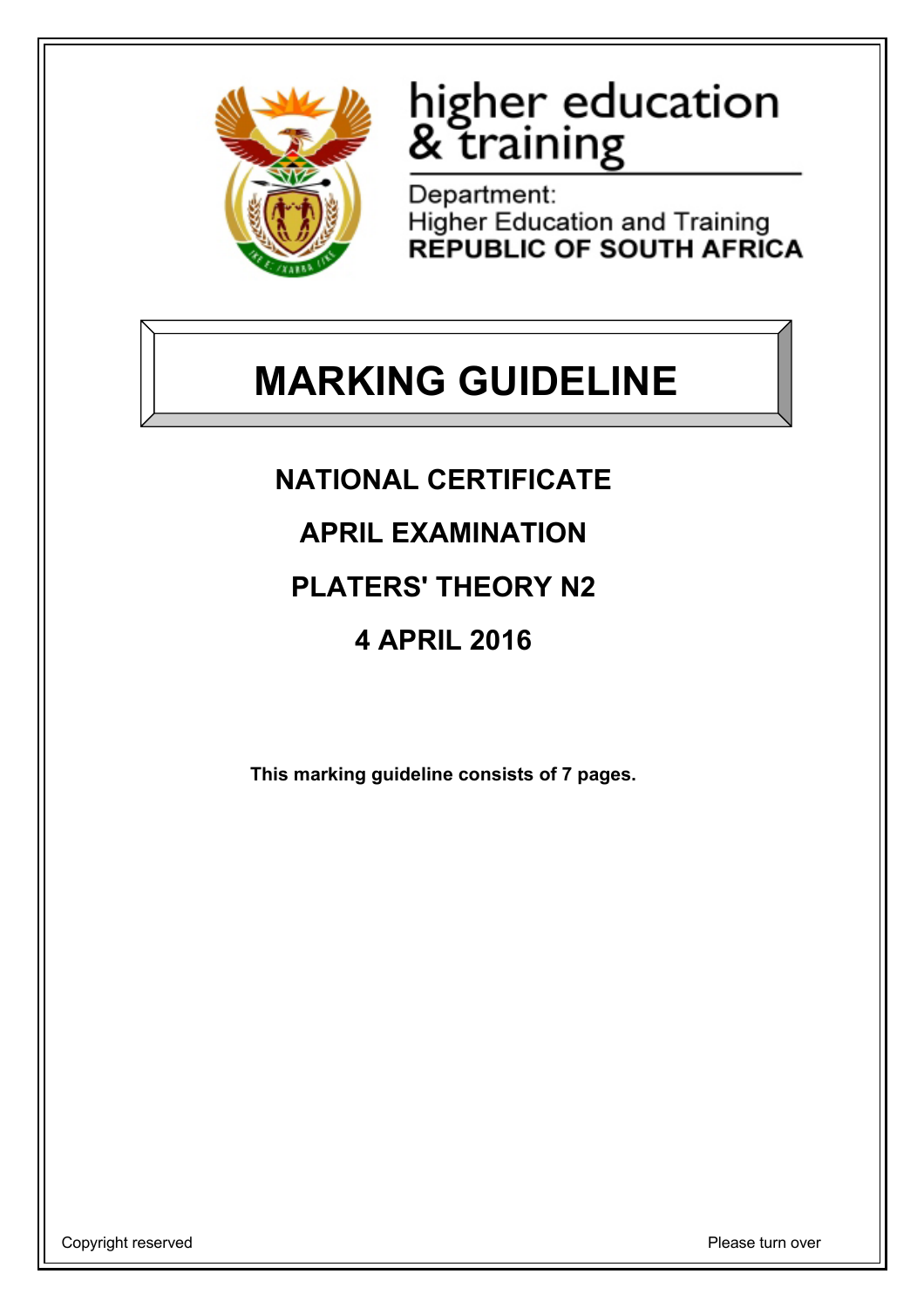## PLATERS' THEORY N2

#### **QUESTION 1: MACHINES**

| 1.1 | A                                                                                                                                                                                  | Notching blades                                                                                                                                                 |                    |             |
|-----|------------------------------------------------------------------------------------------------------------------------------------------------------------------------------------|-----------------------------------------------------------------------------------------------------------------------------------------------------------------|--------------------|-------------|
|     | B                                                                                                                                                                                  | <b>Flat-steel shears</b>                                                                                                                                        |                    |             |
|     | C                                                                                                                                                                                  | Round-bar and square-bar shears                                                                                                                                 |                    |             |
|     | D                                                                                                                                                                                  | Angle iron shears (cropper)                                                                                                                                     |                    |             |
|     | E.                                                                                                                                                                                 | <b>Punch section</b>                                                                                                                                            | $(5 \times 1)$     | (5)         |
| 1.2 |                                                                                                                                                                                    | • Never overload the machine.<br>• Keep your hands away from the moving blade.<br>• Use safety goggles and gloves.<br>• Fasten down the job by means of a vice. |                    |             |
|     |                                                                                                                                                                                    | • Switch off the machine before adjustment is made.                                                                                                             | $(Any 2 \times 1)$ | (2)         |
| 1.3 | The main function of this machine is to sharpen tools and drills $\sqrt{ }$ . It is also<br>used for removing rough edges $\sqrt{ }$ and for removing excess material $\sqrt{ }$ . |                                                                                                                                                                 |                    | (3)<br>[10] |
|     |                                                                                                                                                                                    |                                                                                                                                                                 |                    |             |

#### **QUESTION 2: ROLLING AND BENDING**



These machines have three rolls arranged in a pyramid formation as shown above√. The bottom rolls usually driven, work on fixed centres√, while the top roll of larger diameter is adjustable up and down to suit the metal thickness and the radius of curvature to be rolled√. A plate with pre-bends to approximately the radius required is fed forward onto the rear roll and the top lowered before bending can take place√. (5)

2.2

2.1

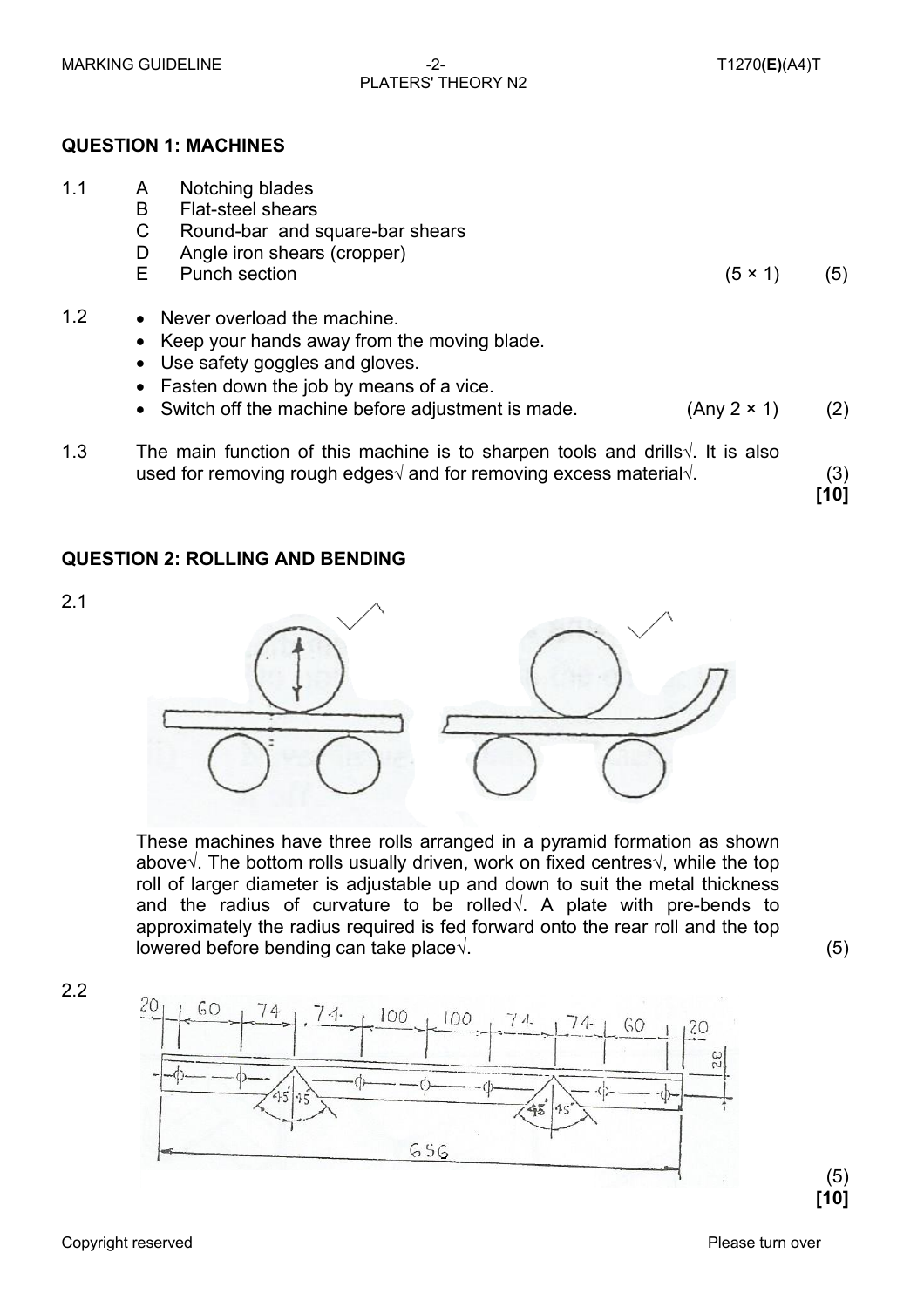#### **QUESTION 3: JOINING OF ROLLED STEEL SECTION**

- 3.1 Assembled items are identical.
	- Assembly time is reduced.
	- Workers can do the work alone.
	- It saves unnecessary measuring.
	- It enables untrained workers to do the work.
	- Jig can be stored for long periods of time and used again.
	- It reduces distortion.
	- It reduces the cost of production.  $(Any\ 3 \times 1)$  (3)



(3)

3.3



 (4) **[10]**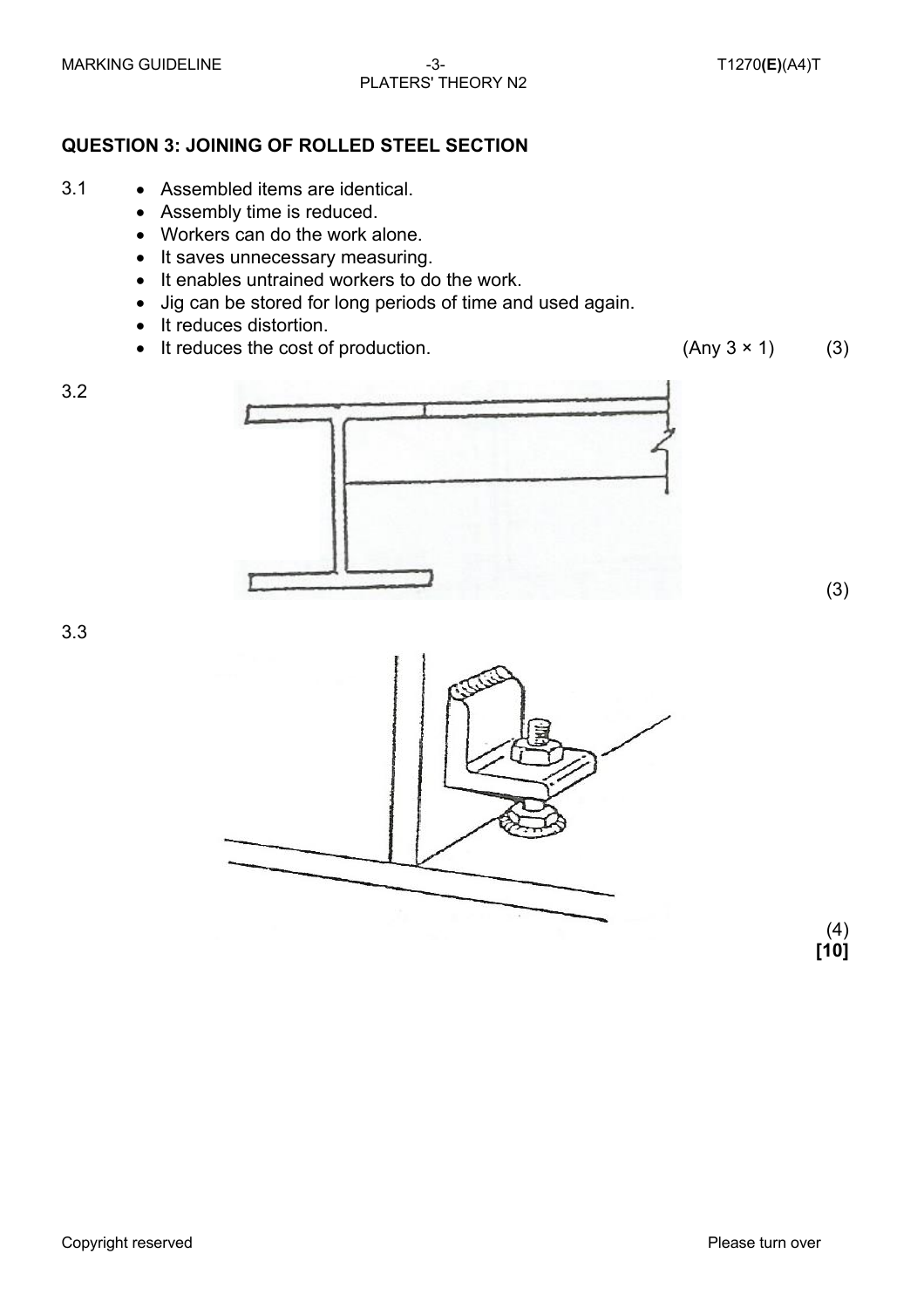### PLATERS' THEORY N2

#### **QUESTION 4: GENERAL PIPEWORK**

- 4.1 A Spirit level
	- B V-shaped frame
	- C Centre punch
	- D.

Protractor  $(4 \times 1)$  (4)

- 4.2 Draw a centre line on the pipe. Measure the circumference of the pipe and divide it by 6, and mark these sizes parallel to the centre line, around the circumference.
	- Determine the circumference of the small pipe and subtract it from the circumference of the large pipe.
	- Divide the difference by 12 to obtain size S.
	- Use size S and mark off on both sides of the 6 parallel lines.
	- Draw v's and cut them by means of an oxyacetylene cutting torch.
	- Heat and bend the ends to form a diameter equal to the small pipe.  $(6 \times 1)$  (6)

**QUESTION 5: STEEL STRUCTURES**

- A Shoe plate
- B Queen post
- C Wall plate
- D Eave
- E **Gusset**
- F Tie or strut

(6 × 1) **[6]**

**[10]**

Copyright reserved **Please turn over the Copyright reserved** Please turn over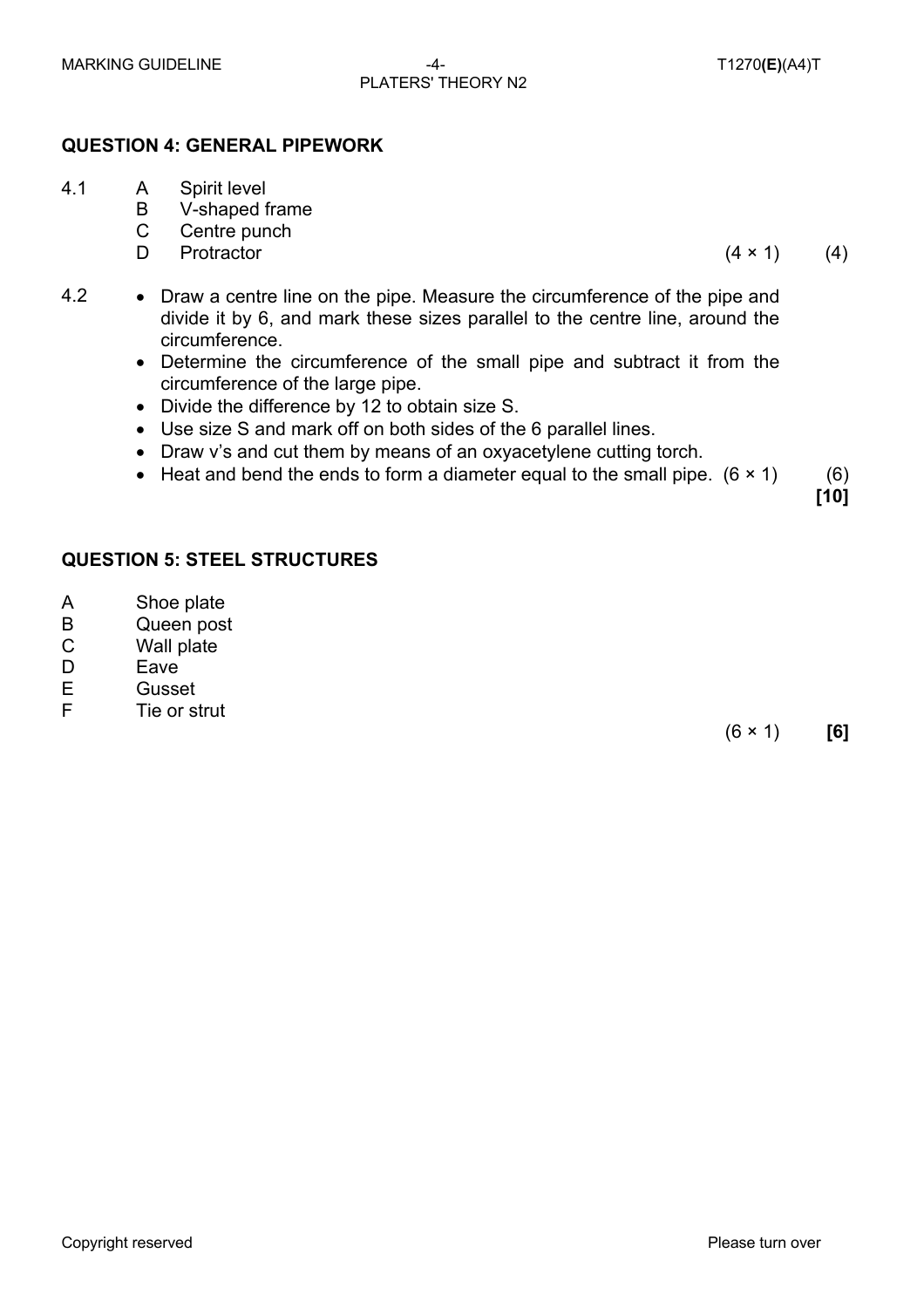#### **QUESTION 6: TEMPLATES**

6.1



- 6.2 To avoid repetitive measuring and marking-off of the same dimensions, where a number of identical parts or articles are required.
	- To avoid unnecessary wastage of material.  $(2 \times 1)$  (2)
		-
- 6.3 Marking-off large numbers of exactly the same type from a template or pattern is a much quicker method and a great deal more accurate than measuring and marking each part individually.
	- It is almost impossible to anticipate exactly where to begin in order that the complete layout can fit and material wastage can be prevented.  $(2 \times 1)$  (2)

**[6]**

(2)

#### **QUESTION 7: METALS**

| 7.1 |                         | A non-ferrous metal is a metal that does not contain iron.<br>(1) |                |            |
|-----|-------------------------|-------------------------------------------------------------------|----------------|------------|
| 7.2 | Tempering.              |                                                                   |                |            |
| 7.3 | 7.3.1<br>7.3.2<br>7.3.3 | False<br><b>True</b><br>True                                      | $(3 \times 2)$ | (6)<br>[8] |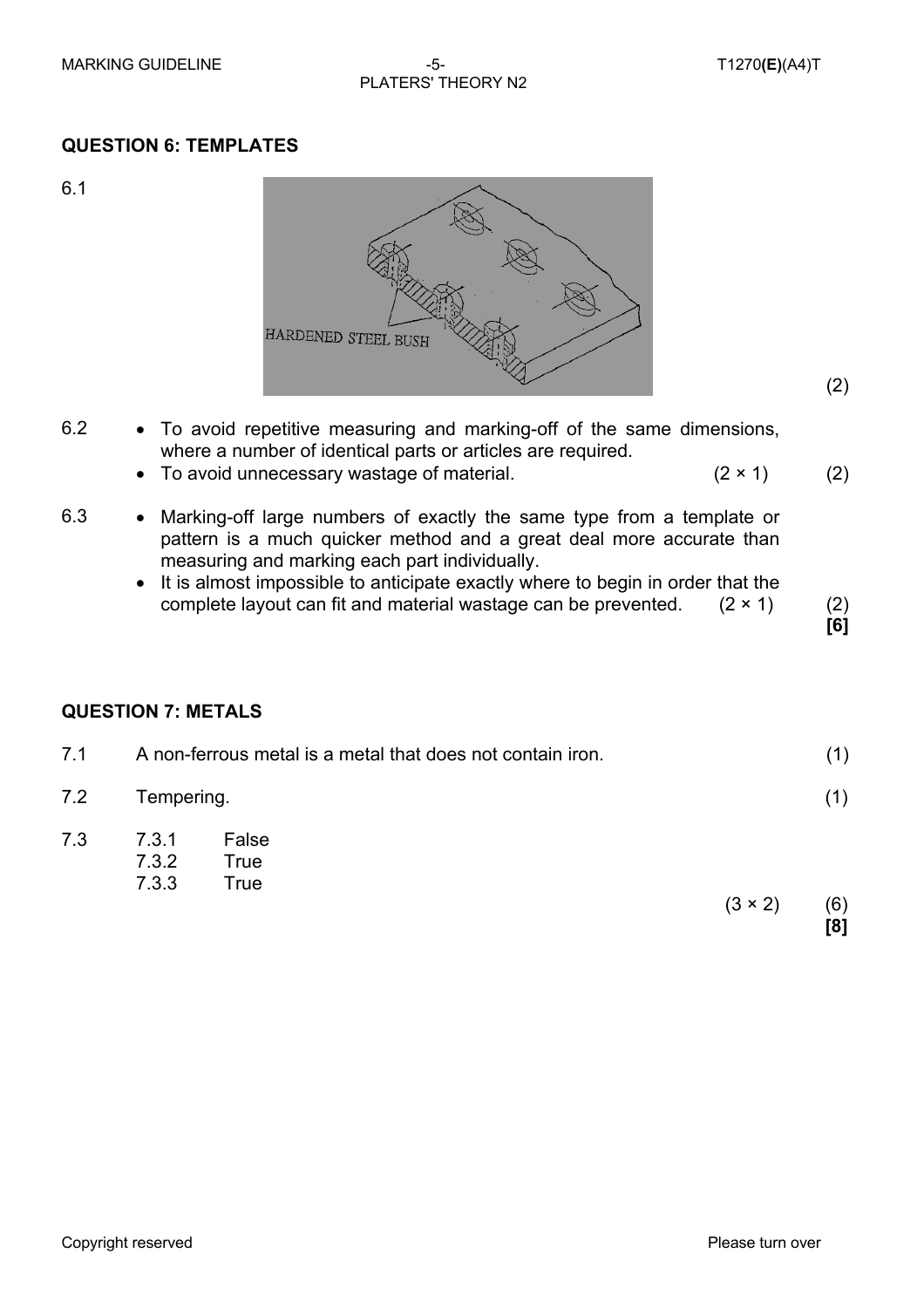#### **QUESTION 8: GAS WELDING AND CUTTING**

| 8.1 | • Gas pressure<br>• Flame setting<br>• Nozzle type                                                                                           |                    |             |
|-----|----------------------------------------------------------------------------------------------------------------------------------------------|--------------------|-------------|
|     | • Nozzle cleanliness                                                                                                                         | $(4 \times 1)$     | (4)         |
| 8.2 | Flame cleaning nozzles spread the heating flame $\sqrt$ so that mill scale, oxide,<br>paint $\sqrt{ }$ and grease can be removed. $\sqrt{ }$ |                    | (3)         |
| 8.3 | Mild steel<br>$\bullet$<br>• Alloy steel<br>• Stainless steel<br>• Non-ferrous metals                                                        | $(Any 3 \times 1)$ | (3)<br>[10] |

#### **QUESTION 9: ARC WELDING**

9.1



- 9.1.1 Deposited metal laid down by fusion of an electrode
- 9.1.2 Electrode a rod or wire (usually covered) for providing weld metal by fusion by the electric arc
- 9.1.3 Penetration the distance the weld metal fuses into the root of the joint

 $(3 \times 3)$  (9)

9.2